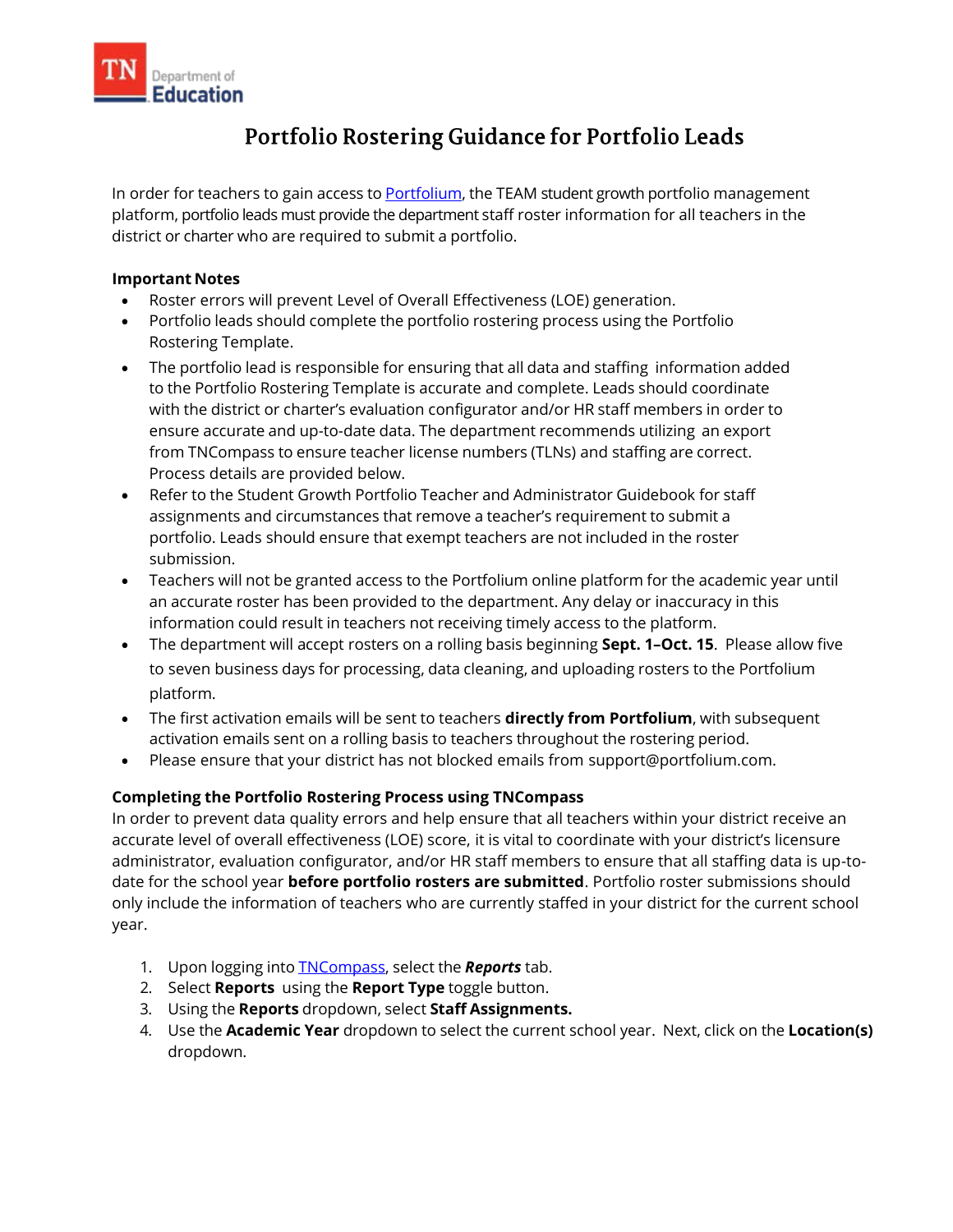

| <b>TN</b><br>Department of |                                     | Home        | Administration | Educators      | Reports                 | Help | Ben Gagne-Maynard v |
|----------------------------|-------------------------------------|-------------|----------------|----------------|-------------------------|------|---------------------|
| Reports                    |                                     |             |                |                |                         |      | Θ                   |
| <b>Report Selections</b>   |                                     |             |                |                |                         |      |                     |
|                            |                                     |             |                |                |                         |      |                     |
| <b>Report Type:</b>        | <b>E Reports</b><br><b>C</b> Charts |             |                | Academic Year: | 2019-2020               |      | $\checkmark$        |
| Report:                    | <b>Staff Assignments</b>            | $\check{~}$ |                | Location(s):   | 3944 locations selected |      |                     |

5. Within the **Location(s)** dropdown menu, use the Location(s) Selector tool to select the schools that have portfolio teachers.

| Reports                             | <b>Region or EPP</b>                                           | <b>LEA</b>                                                 | School |       |
|-------------------------------------|----------------------------------------------------------------|------------------------------------------------------------|--------|-------|
|                                     | Region or EPP                                                  | <b>LEA</b>                                                 | School |       |
| <b>Report Selections</b>            | Select All   Clear Selections                                  |                                                            |        |       |
|                                     | $\blacktriangleright$ $\Box$ Tennessee Department Of Education |                                                            |        |       |
| <b>Report Type:</b><br><b>Chart</b> |                                                                | ← □ East Tennessee Core Regional Office (005)              |        |       |
|                                     |                                                                | $\blacktriangleright$ $\Box$ Alcoa (00051)                 |        |       |
| Report:<br>Staff As                 |                                                                | Alcoa Elementary (0005)                                    |        |       |
|                                     |                                                                | Alcoa High School (0010)                                   |        |       |
|                                     |                                                                | Alcoa Intermediate School (0012)                           |        |       |
|                                     |                                                                | Alcoa Middle School (0006)                                 |        |       |
|                                     |                                                                | System-Wide School (0000)                                  |        |       |
|                                     |                                                                | $\blacktriangleright$ $\Box$ Alcoa Private Schools (09051) |        |       |
|                                     |                                                                | □ Clayton-Bradley STEM Academy (9115)                      |        |       |
|                                     |                                                                | System-Wide School (0000)                                  |        |       |
|                                     |                                                                | ← □ Anderson County (00010)                                |        |       |
|                                     |                                                                | Anderson County Career Technical Center (0003)             |        |       |
|                                     |                                                                | Anderson County High School (0002)                         |        |       |
|                                     |                                                                | Andersonville Elementary (0005)                            |        |       |
|                                     | ш                                                              | Briceville Elementary (0010)                               |        |       |
|                                     |                                                                | Claxton Elementary (0015)                                  |        |       |
|                                     | 0 selected                                                     |                                                            |        | Apply |

- 6. Once you have selected all schools within your district where teachers who will be submitting portfolios are staffed, click the **Apply** button. This will help to generate a report that matches your chosen filters.
- 7. Using the **Report Format** dropdown, select **Excel***.* Then, click **Generate.** This will generate the **Staff Assignments** report and download an excel file to your computer.
- 8. Once the **Staff Assignments** report has been downloaded, Save and open the file in Excel.
- 9. View the information in the report in order to make sure you have all of the educator staffing data you need. Once you've confirmed that the data looks correct, use the filter located in the **Role** Column (Column M) of the report to filter your results to "Teacher". This will ensure that only teachers are included in your portfolio roster. Remove any nonportfolio teachers from the spreadsheet so that you have only the data you need to include in the roster. Incorrectly including a non-portfolio teacher on the roster will cause that